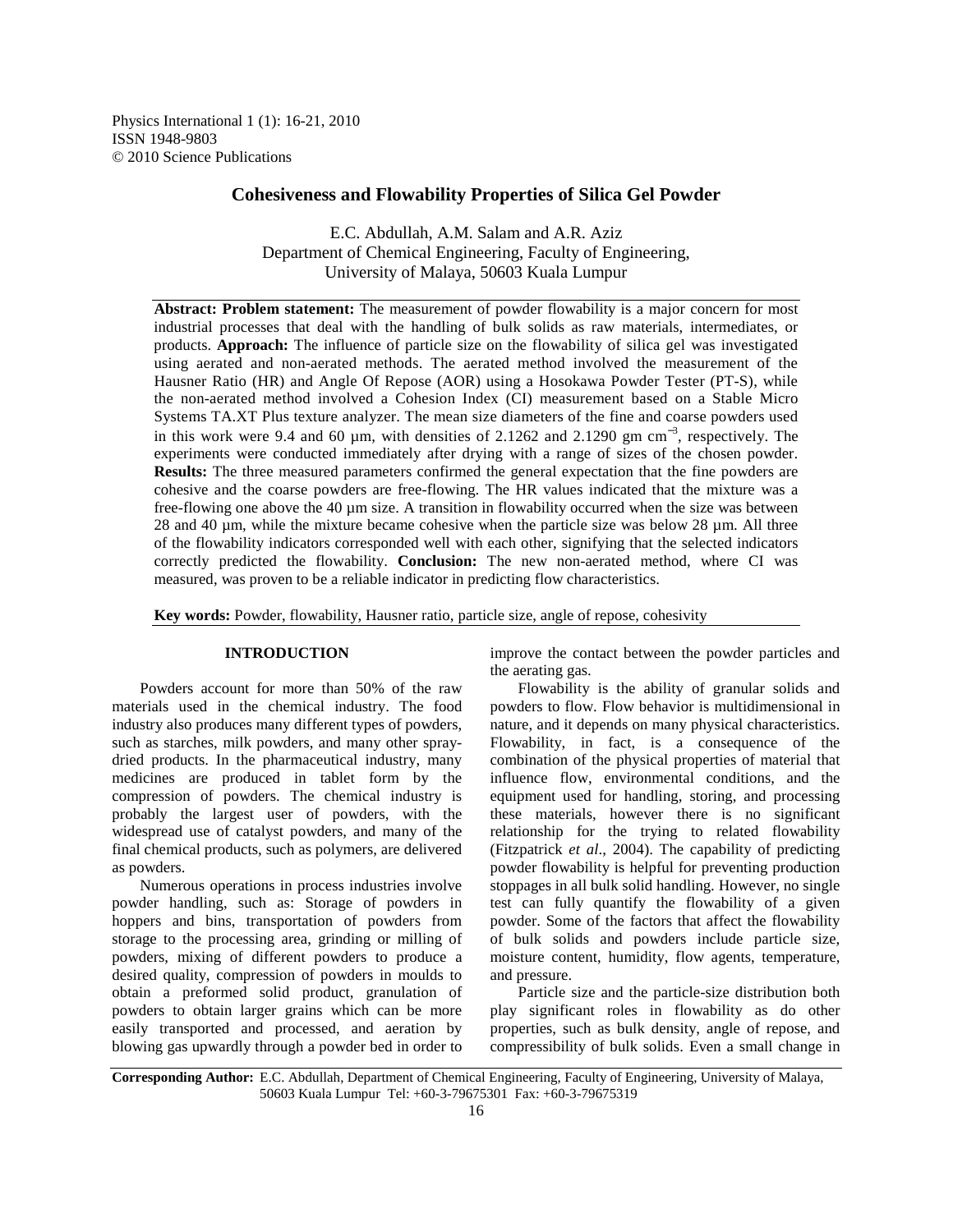particle size can cause significant alterations in the resulting flowability. A reduction in particle size often tends to decrease the flowability of a given granular material due to the increased surface area per unit mass (Fitzpatrick *et al*., 2004; Fitzpatrick and Ahrne, 2005). The finer the particle size and greater the range of particle sizes, the greater the cohesive strength, and the lower the flowability were (Iqbal and Fitzpatrick, 2006). A reduction in particle size also increases the contact area between the particles, thereby increasing the cohesive forces.

 Erica *et al*. (2009), in a study of static Angle Of Repose (AOR) observed a decrease in the value of the flowability rating with an increase in mean particle size, indicating an increase in flowability. The flowability rating was based on a correlation equation involving the Hausner ratio, the mean particle size and the angle of repose. Prior to the study of (Erica *et al*., 2009; Carr, 1965); Wong, 2000; Seville *et al*., 2000) and others have successfully used HR as a powder-flowability indicator.

 Geldart *et al.* (2006) have studied the flowability for two types of powder (spherical porous Fluid Cracking Catalyst and angular non-porous Aluminum oxide trihydrate) using AOR and Hausner Ratio (HR) methods and they concluded that HR decreases as the particle size increases, confirming that an increase in the particle size of a powder mixture is always accompanied by a decrease in cohesiveness. The same trends were observed for the angle of repose, which increased for both materials as the mean particle size decreased. Based on the linear relationship between them, the authors claimed that both AOR and HR parameters are good indicators of powder flowability (Abdullah and Geldart, 1999).

 Virginie *et al.* (2008) have investigated the flowability and cohesiveness for a large variety of wheat powders by employing the Powder Rheometer (Stable Micro System), which measures the Cohesion Index (CI). The results demonstrated a large diversity in flowability and cohesive properties for the powders examined. The particle-size distribution of wheat particles at low moisture content showed a significant impact on the CI. Earlier, Charu *et al.* (2005) implemented the Powder Texture Analyzer (SMS) for predicting the flowability of drugs powder, while Freeman (2007) studied powder flowability using a Powder Rheometer (FT3/FT4) by recording the energy consumed during the blade traverse at different speeds and claimed the machine has potential to indicate the powders cohesivity. However, to date no research has been done to conclusively confirm that CI can be used as a flowability indicator.

 In this study, aerated (HR, AOR) and non-aerated (CI) methods are employed to investigate the influence of particle size on flowability of a porous silica gel powder which has been selected as the case-study powder. The validity of CI as a flowability indicator was evaluated by comparing it to trends in HR and AOR.

# **MATERIALS AND METHODS**

**Material preparation:** Mixtures of fine and coarse silica gel powder, of mean sizes 9.4 and 60  $\mu$ m, respectively, were selected as a model for porous industrial powder hence providing a range of increasing particle size mixtures from 9.4 up to 60 µm as shown in Table 1.

 Mixtures were prepared by mixing the powders with a Kenwood Mixer (KMC 560) for five min. The mixtures were subsequently dried at 90°C for 3 h before each test was conducted.

#### **Methodologies:**

**Hausner ratio:** The ratio between tapped (defined as a certain number of taps) and aerated bulk density is known as the Hausner ratio and it is often used as an internal friction index for cohesive powders (Geldart *et al.*, 1984).

 The standard steps were used to conduct the Aerated Bulk Density (ABD) and Tapped Density (TD) using the Hosokawa Powder Tester PT-S with 100 cm<sup>3</sup> cup capacity and 180 as the number of taps.

 The excess powder was scraped from the top of the cup, without disturbing the loosely settled powder before weighing the sample to record the aerated density. A vertical tapping was applied on the cup after the extension cap had been fixed on top of the cup and extra powder added. For each sample, the operation was continued up to 180 taps, whereupon a steady state was reached, indicating that the packing had been achieved; subsequently the powder was weighed to calculate the tapped density.

Table 1: Silica gel powder mixtures with percentages of the fine powder

| Percentage of fine | Sauter diameter $(\mu m)$ |
|--------------------|---------------------------|
| $\theta$           | 60.0                      |
|                    | 56.9                      |
| $\overline{2}$     | 54.2                      |
| 5                  | 47.3                      |
| 7                  | 43.6                      |
| 10                 | 39.0                      |
| 15                 | 33.2                      |
| 20                 | 28.9                      |
| 25                 | 25.6                      |
| 30                 | 22.9                      |
| 40                 | 19.0                      |
| 100                | 9.40                      |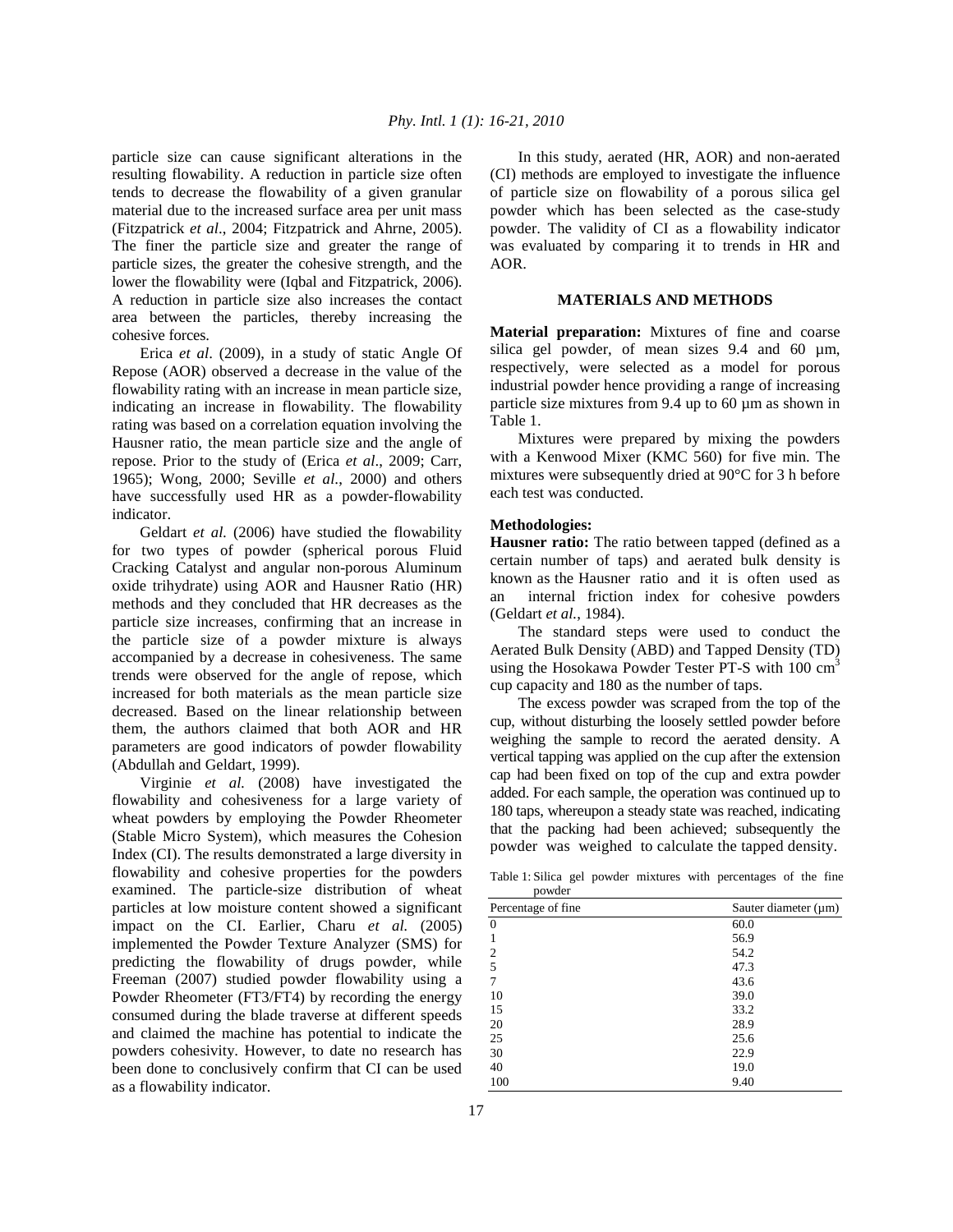

Fig. 1: Hosokawa CCD camera

A free-flowing powder has HR value less than 1.25 (Group A) and the cohesive powders have HR greater than 1.4 (Group C), while powders with HR values n the range of 1.25-1.4 are in the transition group (Group AC) (Abdullah and Geldart, 1999; Geldart *et al*., 1984). Five tests were conducted on each sample for aerated density and tapped density and the results averaged.

**Angle of repose:** Angle Of Repose (AOR) was measured from a powder heap carefully built up by dropping the powder through a vibrating sieve and glass funnel onto a horizontal plate using the Hosokawa PT-S. A Charge-Coupled Device camera (CCD) was used to capture an image of the heap profile and calculate the angle of repose value using a PT-R emulation, as shown in Fig. 1. From the established relation between the powder flowability and AOR, an AOR below 30° indicates good flowability, 30-45° some cohesiveness, and 45-55° very cohesive (Carr, 1965), while Geldart *et al.* (2006) suggested the use of a 40° criterion in classifying free-flowing and cohesive powders; this latter value was also adopted for this study.

**Cohesion index:** Cohesion Index (CI), which is defined as the ratio "Cohesion Coefficient/sample weight", was measured by using a Stable Micro Systems TA.XT Plus texture analyzer. The cohesion coefficient (g, mm) is the work required to lift the blade up through the powder column during the decompression phase at the speed of 50 mm  $sec^{-1}$ , which is determined by integrating the negative areas under the forcedisplacement curve in Fig. 2:

$$
CI (mm) = \frac{Cohesion Coefficient (g, mm)}{Sample weight (g)}
$$



Fig. 2: General force-displacement



Fig. 3: Stable micro system TA-XT plus (SMS)

A sample of 30  $\text{cm}^3$  of each mixture (based on the formulations in Table 1) were prepared for each testing using a cylindrical vessel with a capacity of  $60 \text{ cm}^3$ and set on the platform of the texture analyzer. A specified rotating blade (48 mm in diameter and 10 mm in height), which was able to move up and down, was rotated clockwise and anti-clockwise (Fig. 3).

 The flowability properties were evaluated from the displacement during a controlled rotation of the blade inside the vessel (Virginie *et al*., 2008; Mukherjee and Bhattacharya, 2006).

 Firstly, two conditioning cycles were performed to remove any stress history from the powder and to normalize the powder column after filling. The rotating blade was then moved down through the powder column using a "cutting" action to minimize compaction. The upward part of the cycle lifted the powder and the force of the powder on the vessel base was recorded.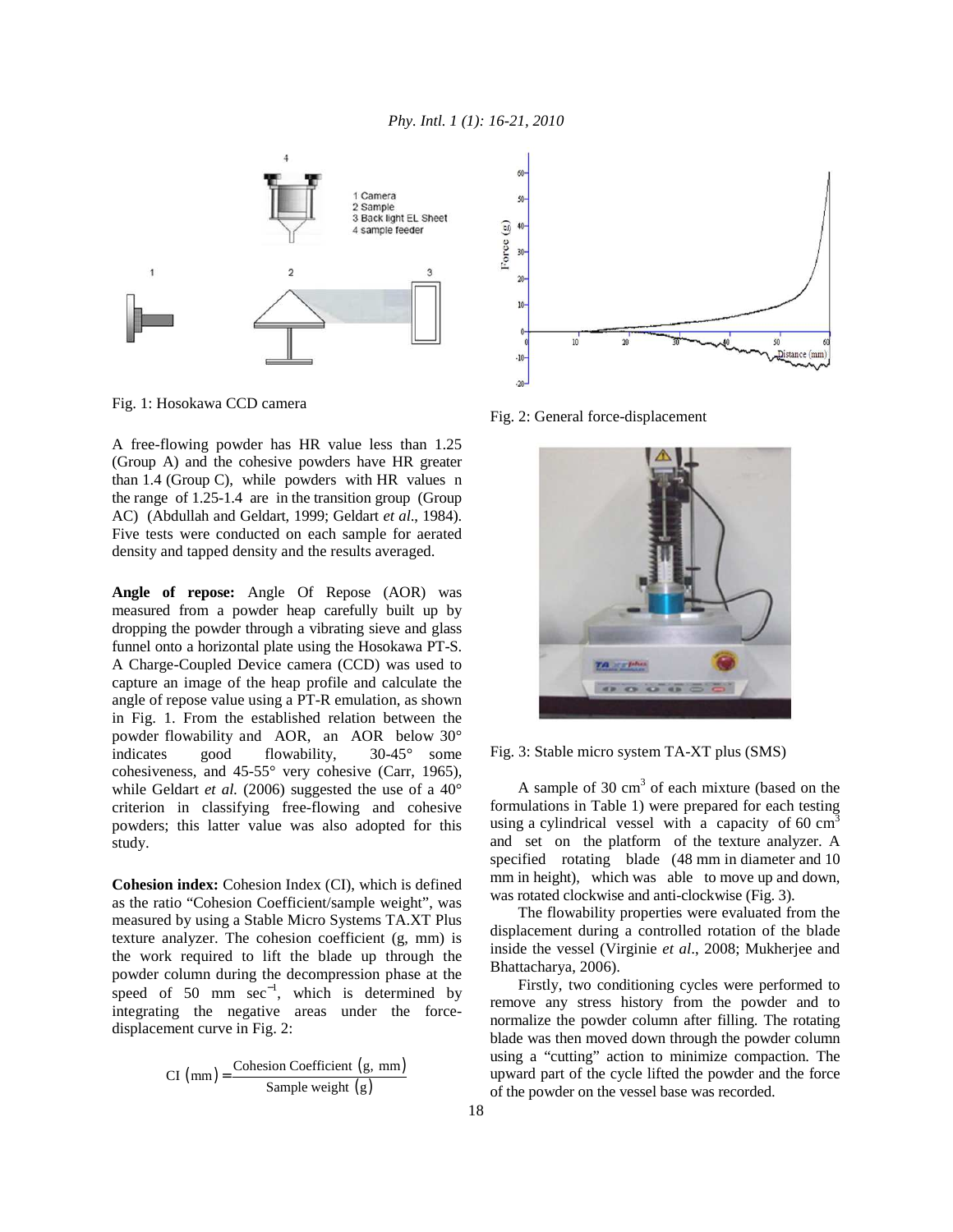| Table 2: Classification of Cohesion Index (CI) |                             |
|------------------------------------------------|-----------------------------|
| Cohesive Index (CI)                            | Flow behavior               |
| >19                                            | Hardened/extremely cohesive |
| $19-16$                                        | Very cohesive               |
| $16-14$                                        | Cohesive                    |
| $14 - 11$                                      | Easy-flowing                |
| $<$ 11                                         | Free-flowing                |

 As mentioned previously, a low cohesion index is associated with non-cohesive free-flowing powders, while a high cohesion index is associated with cohesive, poorly flowing powders, as shown in Table 2. In addition to measuring CI, the SMS is also capable of predicting caking strength, compaction coefficient and speed-flow stability. However, these parameters are related more to powder cake formation and stability of the flow during the processing than to flow rate changes in powder handling. As the main purpose of this work was to study the effect of the particle size on the flowability, the discussion of these three parameters was left to a future publication.

# **RESULTS**

 It is observed from Fig. 4-6, for AOR, HR and CI, respectively, that smaller particles are more cohesive, while the cohesivity was diminished for larger particles.

 By applying the 40° AOR criterion as the border between cohesive and free-flowing powder, powders less than 34 µm can be considered to be cohesive and vice-verse, as shown in Fig. 4. However, the universally accepted standard of particles less than 45 µm being considered a fine powder.

 As these powders were not uniformly sized, being composed of complex distributions of sizes and shapes, the 34 µm value observed in Fig. 4 is acceptable.

 The more frequently used parameter, HR, displayed a similar trend, as shown in Fig. 5. Two distinctive sizes were observed as bordering criteria: HR<1.25 and HR>1.4 as cohesive and free-flowing powders, respectively (Abdullah and Geldart, 1999; Geldart *et al.*, 1984). Silica gel of less than 28 µm diameter is cohesive and that larger than 36 µm is free-flowing (Fig. 5). The silica gel in-between 28 and 36  $\mu$ m is in the transition group, which exhibits mixed cohesive and free-flowing behavior. Based on Geldart's powder grouping, the silica gel powder used here can be categorized as Group C for powders less than 28 µm, Group A for powders over 36 µm and Group AC for powders in-between 28 and 36 µm. CI has not yet been an established as a criterion in distinguishing cohesive and free-flowing powders, except for the criterion proposed by Stable Micro Systems Ltd., UK, as shown in Table 2.



Fig. 4: Measured angle of repose for tested powers



Fig. 5: Sauter means size effect on measured Hausner ration



Fig. 6: Cohesion index linear correlation for tested powders with Sauter mean size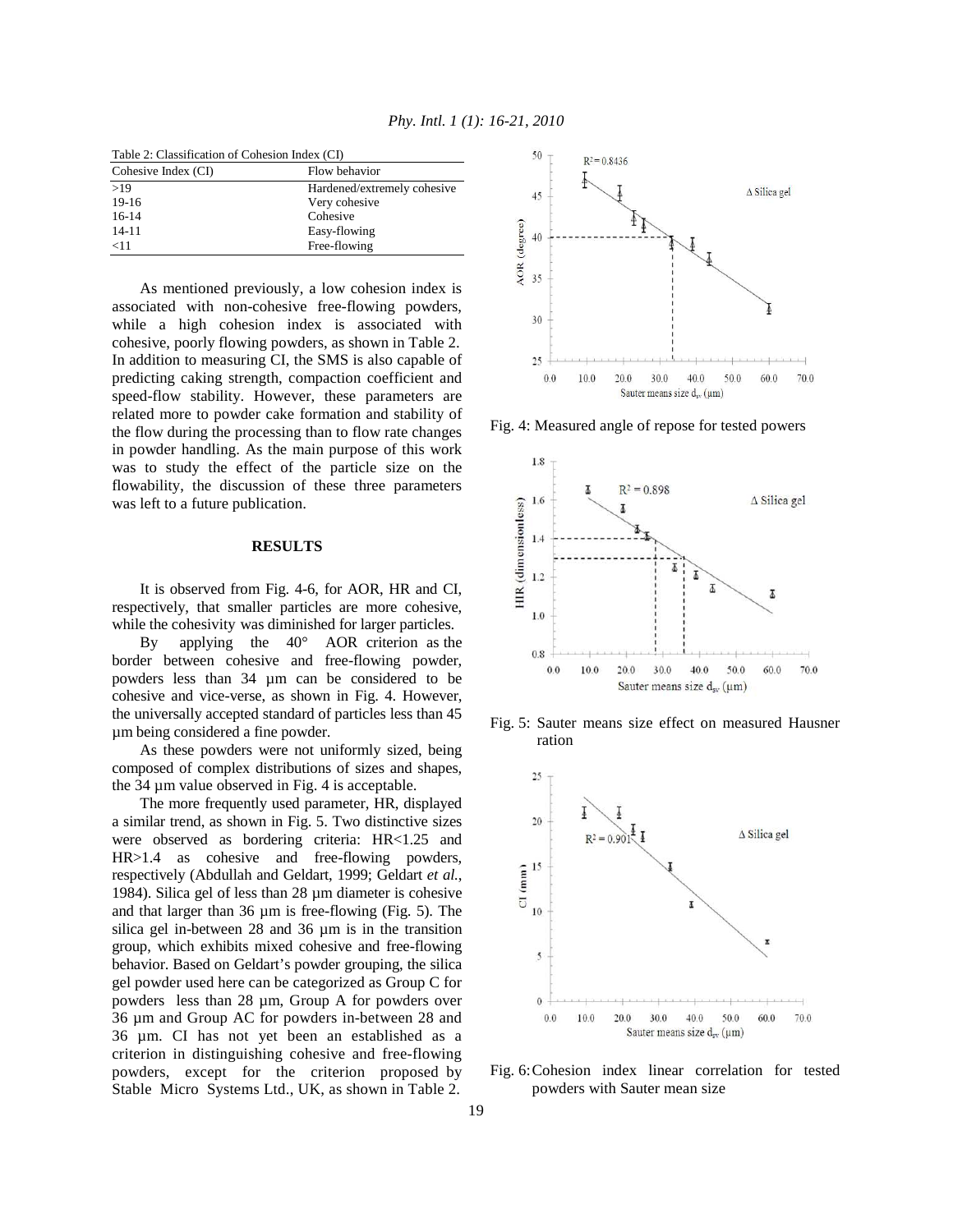

Fig. 7: Cohesion index and Hausner ration linear relationship trend



Fig. 8: Angle of repose Vs cohesion index

The classification proposed in Table 2 was based on inhouse SMS research, but has not been thoroughly tested by other researchers. However, the trend shown in Fig. 6 corresponds well with the expected theory, as shown in Fig. 4 and 5.

 The measured CI variation with Sauter means size is reported in Fig. 6 as a linear trend. These results reveal one main point: CI as indicator is sensitive enough to detect the powder size influence on the measured applied torque resistance by giving general profile where CI increases with particle size decreased.

 Figure 7 displayed a linear relationship for obtained HR and CI while the linear relationship correlation between AOR and CI is presented in Fig. 8. Both trends authenticate CI as new flowability indicator as will be covered in the discussion.



Fig. 9: Angle of repose Vs Hausner ration

### **DISCUSSION**

 The comparison of CI with HR indicates, a linear relationship which confirms that both indicators are providing powder flowability pointing in the same direction (Fig. 7). Based on the HR criterion, it can be established that CI>16 mm should indicate cohesiveness and CI<14 mm should indicate free-flowing. These two values are in exact agreement with the criterion proposed by Stable Micro Systems Ltd. Co.

 Applying these values to Fig. 6, it can be concluded that powders <28 µm are cohesive and powders >35 µm are free-flowing. Furthermore, the transition group falls into the range of  $28 < d_p < 35 \mu m$ . This range indeed closely matches the range established from Fig. 5 and 6, which validates the cohesivity evaluation of the powder used. Referring to Fig. 8, by using the 40° criterion as the boundary between Groups A and C, it was found that the corresponding CI is 15 mm. Here again, referring to Fig. 6, the critical size for distinguishing between the two groups was 31 µm, which is close to the value established in Fig. 4.

 Figure 9 just reconfirms that the two established powder flowability indicators (HR and AOR) provided good indication of the cohesively of the powders.

## **CONCLUSION**

 The impact of silica gel particle size on powder flowability was studied. The measured parameters clearly showed the effects of particle size on the powder cohesivity. The new non-aerated method, where CI was measured, was proven to be a reliable indicator in predicting flow characteristics. Furthermore, human interference is almost completely eliminated with this